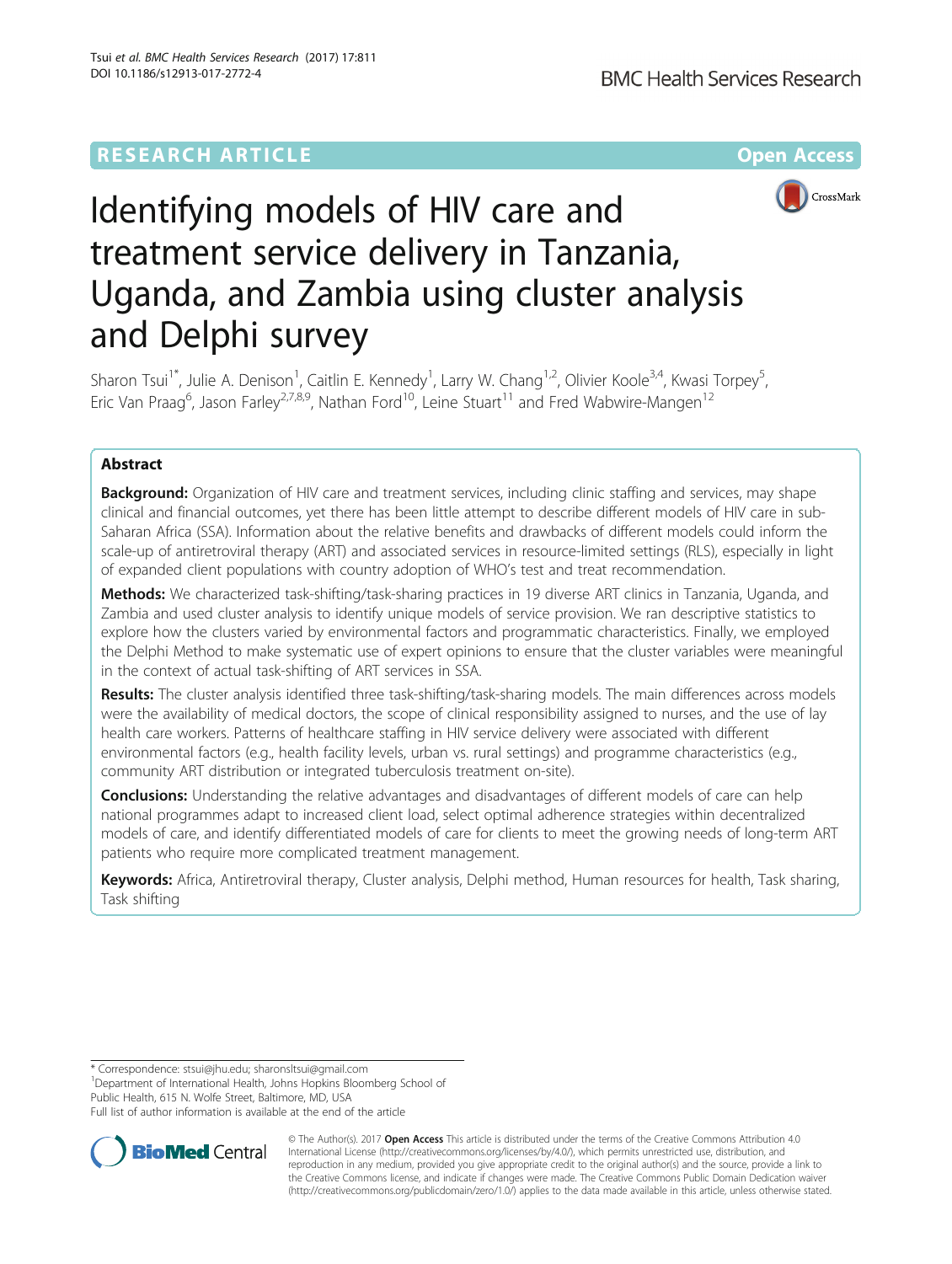# Background

Critical shortages and inefficient distributions of trained health workers constrains timely and universal access to HIV treatment in SSA [[1\]](#page-9-0). Many antiretroviral therapy (ART) programmes have coped with staff shortages by extending the scope of practice for existing health workers [[2](#page-9-0)–[14](#page-9-0)], and creating new auxiliary cadres, including peer health workers for home-based patient monitoring [\[15](#page-9-0)–[17\]](#page-9-0), adherence supporters for clinicbased adherence counselling and home-based patient tracing [[2, 15](#page-9-0), [18](#page-9-0)–[20\]](#page-10-0), and expert patients and community health workers to relieve nurses of administrative tasks, such as patient file retrieval or archival, patient registration, and clinic navigation [\[21](#page-10-0)–[23](#page-10-0)].

Redistributing tasks within health workforce involves task-shifting and task-sharing. Task-shifting is moving tasks from one cadre to another – usually from more to less specialized cadres (e.g., moving ART prescription from doctors to clinical officers (COs) or nurses) [\[24](#page-10-0)–[26](#page-10-0)]. Task-sharing is a "team-based approach" where "medical care [is] provided to a patient by a set group (team) of different health professionals with different roles that maximize the skills and abilities of each team member" [[27](#page-10-0)]. For example, COs and nurses may initiate ART and monitor stable patients while doctors manage patients with complex opportunistic infections.

Task-shifting and task-sharing in ART services vary tremendously across countries and programmes. To date, research has mainly focused on the safety and effectiveness of task-shifting [[2](#page-9-0), [4, 9, 11, 13, 16,](#page-9-0) [28](#page-10-0)–[30](#page-10-0)]. Less is known about the relationship between clinic staffing patterns (e.g., who delivers services), the range of HIV care and treatment services offered, and the context in which task-shifting/task-sharing occur (e.g., types of health facilities). Understanding these relationships will identify different models of HIV care, which can be compared on their frequency of use, cost, and association with HIVrelated treatment outcomes. Information about benefits and drawbacks of different HIV care models can also inform ART scale-up in RLS, especially following the World Health Organization's (WHO) recommendation for immediate ART initiation of all HIV-positive individuals [\[31\]](#page-10-0). Country adoption of this recommendation should lead to increased client volumes and higher proportions of patients who start ART when healthier, underscoring the need to identify successful task-shifting/ task-sharing strategies so countries can achieve the ultimate goal of providing lifelong ART and associated care for every HIV-infected person.

In this study, we sought to identify ART task-shifting/ task-sharing service delivery models and describe their health facility and environmental characteristics. A cluster analysis of cross-sectional data from 19 diverse ART clinics in Tanzania, Uganda, and Zambia was conducted. Models of care were then verified by 18 experts using the Delphi survey process.

#### Methods

# Study design and setting

Cross-sectional data for this analysis came from an ART retention and adherence study in Tanzania, Uganda, and Zambia led by FHI 360 (2008–2012). The main study's purpose was to characterize retention and adherence rates in 19 ART clinics, and to examine programmatic and individual factors related to retention and adherence among adult patients on ART for at least 6 months. Clinics were purposefully selected with country partners and Ministries of Health (MOH) to include those with ≥300 patients from different socioeconomic and urbanrural locations with varying characteristics, including public/private/faith-based organizations, primary/secondary/tertiary-levels, and different ART adherence and provision strategies. Additional site selection details have been reported elsewhere [\[32, 33](#page-10-0)]. Information on the 19 ART clinics' task-shifting/task-sharing characteristics was collected in a cross-sectional survey with ART clinic managers in 2010–2011 (Additional file [1](#page-8-0)).

#### Measures

Trained interviewers used a structured survey to systematically document task-shifting/task-sharing practices at each clinic on the following ART-related services on a typical day: 1) registration, 2) initial patient triage, 3) initial ART prescription based on ART eligibility assessment, 4) ART monitoring and management (including drug side effects, CD4 cell viral load monitoring), 5) clinical services (diagnosis and management of opportunistic infections and management of common non-HIV conditions, i.e. malaria), 6) referral services, 7) ART dispensing, 8) counselling on ART adherence, 9) phlebotomy for laboratory testing, 10) follow-up of patients who missed appointments, and 11) medical records management. Data were stored in EpiData 3.1.

# Cluster analysis

We conducted a cluster analysis to identify models of ART task-shifting/task-sharing service delivery. All statistical analyses used SAS 9.3.

We first ran frequencies on all variables to assess variability, defined as differences observed in at least three of the 19 ART clinics. Only 33 of 69 initial variables had enough variability to be included in the analysis.

We then performed agglomerative hierarchical clustering using the Ward Method and the Russel and Rao Index as the measure of similarity – an algorithm selected for the asymmetric nominal nature of the data. The number of clusters were determined based on examination of the generated dendrogram and statistics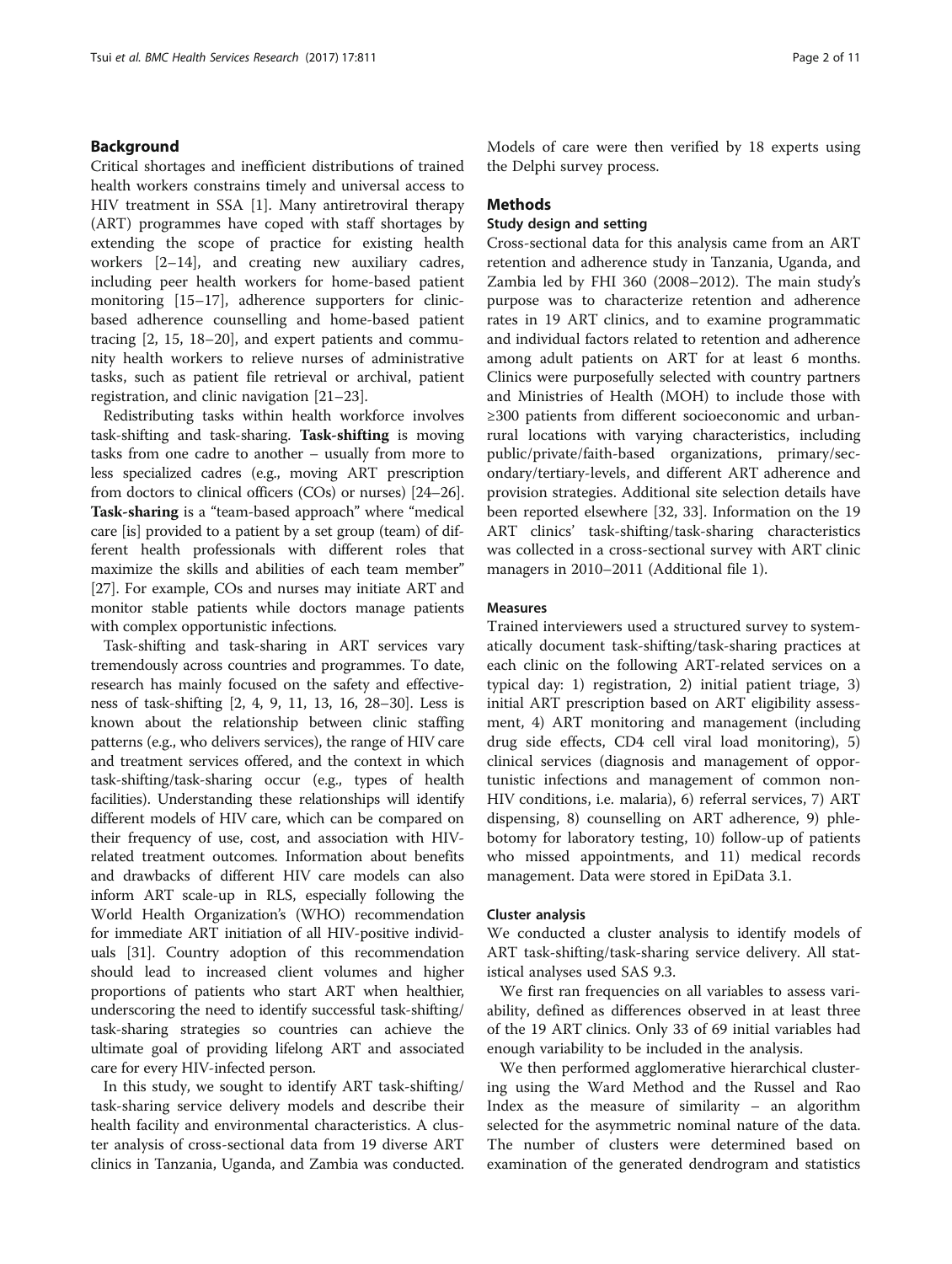measuring the cluster fit (pseudo F-statistic and pseudo  $T<sup>2</sup>$  statistic). Nine sensitivity analyses were performed using other measures of similarity (e.g., Jaccard coefficient and Dice coefficient) and hierarchical methods (average, single, and complete) fitting for the asymmetric binary data, enhancing the reliability of the findings [\[34](#page-10-0)–[36\]](#page-10-0). A cluster analysis based on the Ward method and the Russel and Rao Index was used to create the final solution as: 1) the Ward method compared to average, single, and complete hierarchical methods was not easily influenced by inliers or outliers; 2) the Russel and Rao Index produced the most constant groupings of ART clinics compared to the Jaccard and Dice coefficients. This process resulted in the generation of a new categorical variable to represent cluster membership of each case in the sample.

Finally, we descriptively explored how the clusters (or models of task-shifting/task-sharing) varied by environmental factors (e.g., country, health facility type) and programmatic characteristics (e.g., time to ART initiation, ART refill schedule). Continuous variables were summarized using means and medians while categorical variables were summarized with frequencies and percentages. No statistical testing was done to compare the clusters given the small numbers of clinics  $(\leq 10)$  within each cluster. Limited power meant the study could only detect extreme differences of one to two standard deviations between clinic means.

#### Delphi survey

We employed the Delphi Method to make systematic use of expert opinions [[37](#page-10-0)] to ensure the clusters were meaningful in the context of ART services in SSA. Experts were purposefully identified through peer-reviewed publications on task-shifting/task-sharing and by nomination by colleagues in HIV care and treatment. Experts completed two structured interviews in person or via email. In the first interview, experts reviewed the cluster analysis results and completed an eight-question semi-structured questionnaire. In the second interview, experts were presented summarized results and asked to clarify and expand on their responses to the first questionnaire. All responses were analyzed and summarized thematically.

# Results

# Number of clusters or models

The hierarchical cluster analysis dendrogram and cluster fit suggested a three-cluster solution, with each cluster representing a model of ART service delivery. The 19 clinics were divided into three groups of 4, 5, and 10 clinics (Table [1](#page-3-0)). Eight of the nine sensitivity analyses yielded the same groupings of clinics, while one algorithm involving the single method yielded six clusters (data not shown).

The staffing patterns of the three clusters were examined. Two models represented task-sharing of clinical services between doctors and COs, distinguished by whether nurses played a role in clinical care or not. The third model represented complete task-shifting of clinical services from doctors to COs and nurses. Lay health workers (LHWs) task-shared with nurses and counsellors in providing adherence support to patients in all models. In two models, LHWs also provided support essential to efficient clinic flow, such as patient registration and medical file retrieval/archival.

#### Expert panel response to the three models

Eighteen of the 22 invited experts participated in the survey (82% response rate). Experts had 5 to 21 years of experience implementing ART task-shifting services, policy, or research in 21 African and 9 non-African countries. They represented a range of organizations including MOHs, national and international implementation partners, universities, and funding agencies.

Most experts (14/18, 78%) said the three service delivery models identified were consistent with their knowledge and experience of ART programmes in SSA. Four experts (4/18, 22%) said model findings were "artificial" and "context dependent" and only meaningful to the three countries where data were collected.

## Model profiles

# **Overview**

All three task-shifting/task-sharing models included clinics from the three study countries and from every health facility types encompassing national referral, provincial/district, and primary health centers (PHCs)) (Table [2\)](#page-4-0). These findings suggested successful application of the cluster analysis, which organized facilities around staffing of ART service delivery. Models are labeled and described in detail below.

# Model 1-traditional model: Task-sharing of major clinical

responsibilities between doctors and clinical officers ( $n = 5$ ) The healthcare staffing pattern of Model 1-Traditional was characterized by task-sharing of major clinical responsibilities between doctors and COs. Doctors performed most clinical tasks, including initial ART prescription, ART monitoring and management, and clinical services (all 100%; Table [1](#page-3-0)). COs were involved in some of these tasks (40%). Nurses in Model 1- Traditional were not responsible for prescribing ART. Nurses provided clinical services (20%) and ART dispensing (20%) at a few clinics, but generally they were responsible for patient registration (60%) and ART adherence counselling (40%). LHWs also provided clinicand community-based adherence support, and pharmacists dispensed ART instead of pharmacy technicians.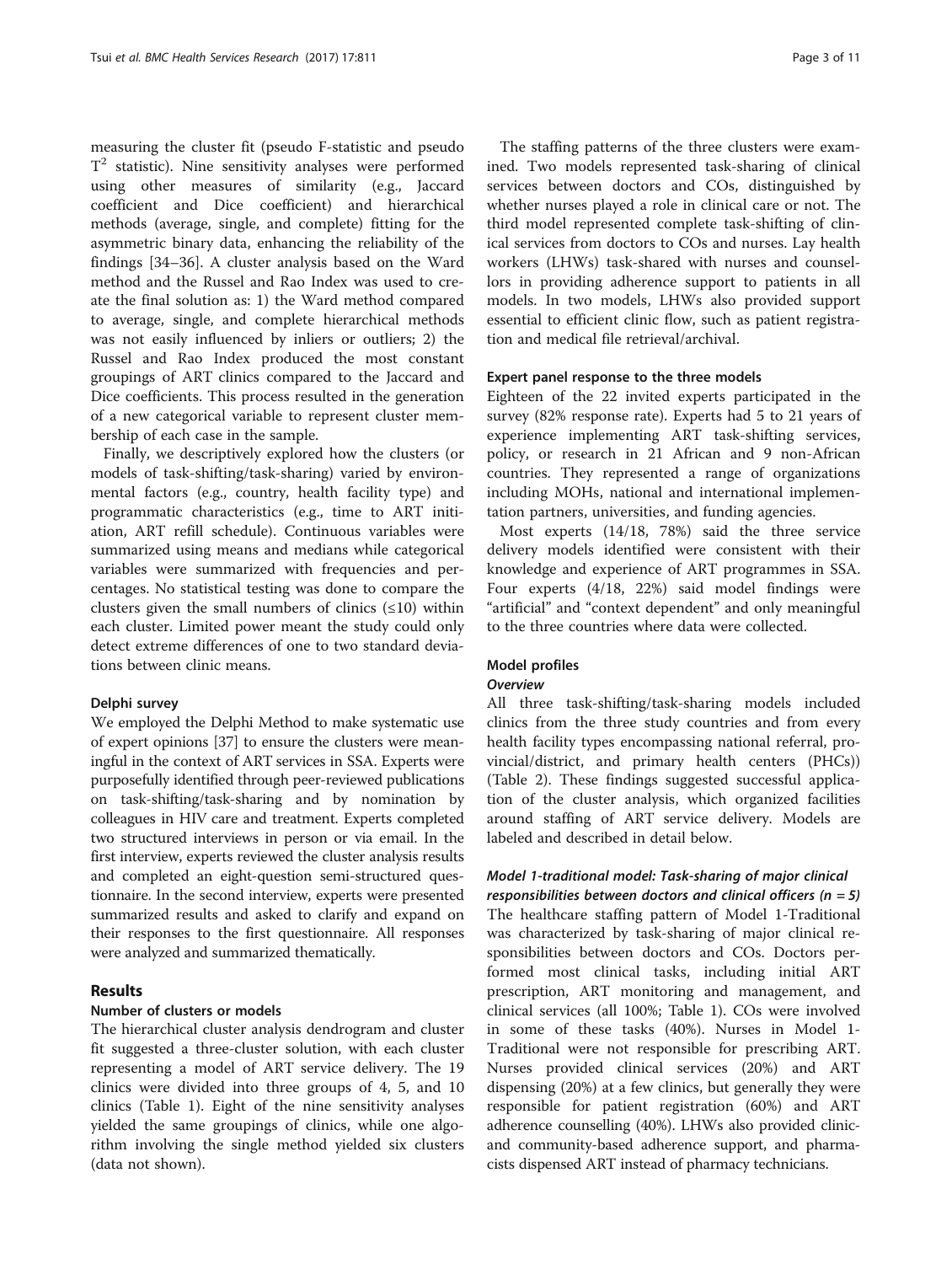# <span id="page-3-0"></span>Table 1 Task-shifting and task-sharing of antiretroviral therapy services, by clusters

| Cadre and Roles <sup>a</sup>                                           |                     | CLUSTER 1<br>Traditional Model<br>$(N = 5)$ |                | CLUSTER 2<br>Mixed Model<br>$(N = 10)$ |                     | <b>CLUSTER 3</b><br>Task-Shifted Model<br>$(N = 4)$ |  |
|------------------------------------------------------------------------|---------------------|---------------------------------------------|----------------|----------------------------------------|---------------------|-----------------------------------------------------|--|
|                                                                        | $\eta$              | $\%$                                        | $\eta$         | $\%$                                   | $\boldsymbol{n}$    | $\%$                                                |  |
| Medical doctor                                                         |                     |                                             |                |                                        |                     |                                                     |  |
| ART initial prescription                                               | 5                   | 100                                         | 10             | 100                                    | $\mathsf{O}\xspace$ | $\circ$                                             |  |
| ART monitoring & management                                            | 5                   | 100                                         | 10             | 100                                    | $\mathsf{O}\xspace$ | $\overline{0}$                                      |  |
| Clinical services                                                      | 5                   | 100                                         | 10             | 100                                    | $\mathbf{0}$        | $\mathbb O$                                         |  |
| Referral services                                                      | $\overline{4}$      | 87                                          | 10             | 100                                    | $\mathbf{0}$        | $\mathbf{0}$                                        |  |
| ART adherence counselling                                              | $\circ$             | $\circ$                                     | $\overline{4}$ | 40                                     | $\mathbf{0}$        | $\mathbb O$                                         |  |
| Clinical officer                                                       |                     |                                             |                |                                        |                     |                                                     |  |
| ART initial prescription                                               | $\overline{2}$      | 40                                          | 9              | 90                                     | $\overline{4}$      | 100                                                 |  |
| ART monitoring & management                                            | $\overline{2}$      | 40                                          | 10             | 100                                    | $\overline{4}$      | 100                                                 |  |
| Clinical services                                                      | $\overline{2}$      | 40                                          | 10             | 100                                    | $\overline{4}$      | 100                                                 |  |
| Referral services                                                      | $\overline{2}$      | 40                                          | 10             | 100                                    | $\overline{4}$      | 100                                                 |  |
| ART adherence counselling                                              | $\mathsf{O}\xspace$ | $\circ$                                     | 7              | 70                                     | $\mathbf{0}$        | $\mathbb O$                                         |  |
| Nurse/ Midwife                                                         |                     |                                             |                |                                        |                     |                                                     |  |
| Registration                                                           | 3                   | 60                                          | $\overline{2}$ | 20                                     | $\overline{2}$      | 50                                                  |  |
| ART initial prescription                                               | $\mathsf{O}\xspace$ | 0                                           | $\overline{4}$ | 40                                     | 3                   | 75                                                  |  |
| ART monitoring and management                                          | $\overline{2}$      | 40                                          | 6              | 60                                     | 3                   | 75                                                  |  |
| Clinical services                                                      | 1                   | 20                                          | $\overline{7}$ | 70                                     | $\overline{2}$      | 50                                                  |  |
| Referral services                                                      | $\mathsf{O}\xspace$ | 0                                           | $\overline{7}$ | 70                                     | 3                   | 75                                                  |  |
| ART dispensing at the HIV clinic                                       | 1                   | 20                                          | $\overline{4}$ | 40                                     | 3                   | 75                                                  |  |
| ART adherence counselling                                              | $\overline{2}$      | 40                                          | 8              | 80                                     | $\overline{2}$      | 50                                                  |  |
| Phlebotomy                                                             | $\circ$             | $\circ$                                     | 5              | 50                                     | $\mathbf{1}$        | 25                                                  |  |
| Patient tracing for missed appointments & defaulters                   | $\mathsf{O}\xspace$ | $\circ$                                     | 3              | 30                                     | $\mathbf{1}$        | 25                                                  |  |
| Medical records management                                             | $\mathbf{1}$        | 20                                          | $\overline{2}$ | 20                                     | 1                   | 25                                                  |  |
| Counsellor                                                             |                     |                                             |                |                                        |                     |                                                     |  |
| Triage                                                                 | $\mathsf{O}\xspace$ | $\circ$                                     | $\overline{4}$ | 40                                     | $\mathbf{1}$        | 25                                                  |  |
| ART adherence counselling                                              | $\overline{2}$      | 40                                          | 7              | 70                                     | $\overline{2}$      | 50                                                  |  |
| Patient tracing                                                        | $\mathsf{O}\xspace$ | $\mathbb O$                                 | 3              | 30                                     | $\mathbf 0$         | $\mathbb O$                                         |  |
| Pharmacist                                                             |                     |                                             |                |                                        |                     |                                                     |  |
| ART dispensing at the HIV clinic                                       | 3                   | 60                                          | $\overline{2}$ | 20                                     | 1                   | 25                                                  |  |
| Pharmacy technician                                                    |                     |                                             |                |                                        |                     |                                                     |  |
| ART dispensing at the HIV clinic                                       | $\overline{2}$      | 40                                          | $\overline{7}$ | 70                                     | $\mathbb O$         | $\mathbb O$                                         |  |
| ART adherence counselling                                              | $\mathbb O$         | $\circ$                                     | 3              | 30                                     | $\mathbb O$         | $\mathbb O$                                         |  |
| Laboratory technician                                                  |                     |                                             |                |                                        |                     |                                                     |  |
| Phlebotomy                                                             | $\overline{2}$      | 40                                          | 7              | 70                                     | 3                   | 75                                                  |  |
| Data clerk                                                             |                     |                                             |                |                                        |                     |                                                     |  |
| Registration                                                           | $\overline{2}$      | 40                                          | $\mathbf{1}$   | 10                                     | $\mathbf{1}$        | 25                                                  |  |
| Patient tracing for missed appointments & defaulters                   | 1                   | 20                                          | $\overline{2}$ | 20                                     | $\mathbf{1}$        | 25                                                  |  |
| Medical records management                                             | 3                   | 60                                          | $\overline{2}$ | 20                                     | $\overline{4}$      | 100                                                 |  |
| Lay health worker                                                      |                     |                                             |                |                                        |                     |                                                     |  |
| Registration                                                           | $\mathbf{1}$        | 20                                          | $\overline{4}$ | 40                                     | $\mathbb O$         | 0                                                   |  |
| Patient tracing for missed appointments & defaulters at the HIV clinic | $\mathsf{O}\xspace$ | $\circ$                                     | 4              | 40                                     | 1                   | 25                                                  |  |
| Community health worker                                                |                     |                                             |                |                                        |                     |                                                     |  |
| Patient tracing for missed appointments & defaulters at the HIV clinic | 3                   | 60                                          | 3              | 30                                     | $\mathbf{1}$        | 25                                                  |  |
|                                                                        |                     |                                             |                |                                        |                     |                                                     |  |

<sup>a</sup>These are actual roles performed by cadres on a typical day in the ART clinic; they may vary from expected roles noted in a country policy guideline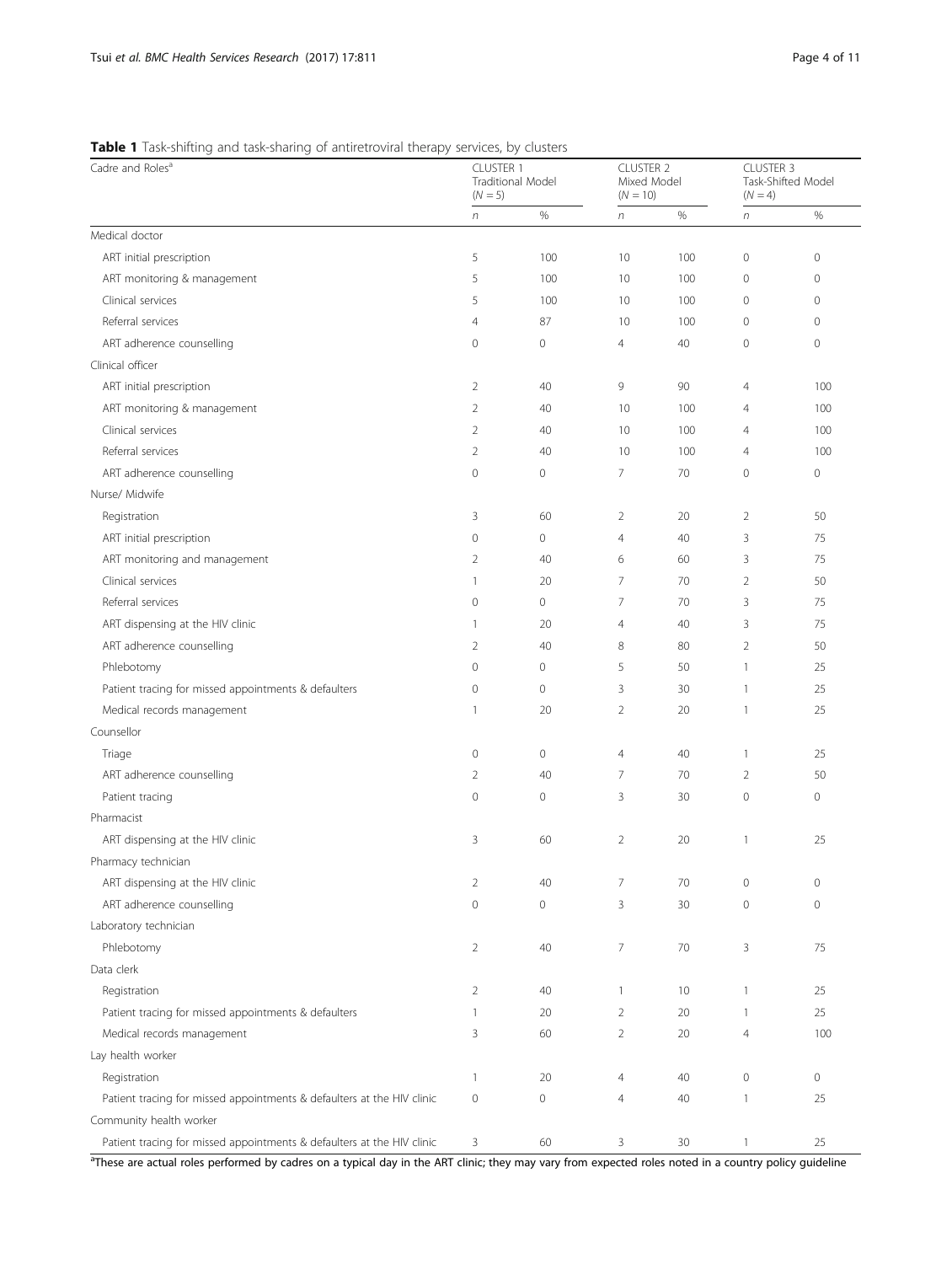| <b>CLUSTER</b>                                              | ART     | Facility<br>Level | Facility Type                                     | # Current<br><b>ART Patients</b> | Urban<br>or Rural | Number of providers on a typical clinic day |                        |                       |                         |
|-------------------------------------------------------------|---------|-------------------|---------------------------------------------------|----------------------------------|-------------------|---------------------------------------------|------------------------|-----------------------|-------------------------|
|                                                             | Site    |                   |                                                   |                                  |                   | # Medical<br>doctors                        | # Clinical<br>officers | # Nurses/<br>midwives | # Lay health<br>workers |
| <b>Traditional Model</b><br>$(n = 5 \text{ clinics})$       | $TZ-5$  | Nat Ref           | Mission                                           | 1000-2000                        | Urban             | 3                                           | $\overline{3}$         | $\overline{2}$        | $\circ$                 |
|                                                             | $TZ-6$  | Nat Ref           | Mission                                           | < 1000                           | Urban             | 5                                           | 0                      | 3                     | $\Omega$                |
|                                                             | $TZ-7$  | District          | Government                                        | 2000-4000                        | Urban             | 3                                           | $\overline{2}$         | 10                    | 2                       |
|                                                             | $UG-8$  | Nat Ref           | Non-prof                                          | >4000                            | Urban             | 7                                           | $\Omega$               | 8                     | 4                       |
|                                                             | ZM-14   | Nat Ref           | non-religious<br>Government                       | 2000-4000                        | Urban             | 3                                           |                        | $\overline{2}$        | 2                       |
| $\overline{2}$<br>Mixed Model<br>$(n = 10 \text{ clinics})$ | $TZ-3$  | Provincial        | Mission                                           | 1000-2000                        | Urban             | 1                                           | $\overline{2}$         | 3                     | $\overline{2}$          |
|                                                             | $TZ-4$  | District          | Government                                        | < 1000                           | Rural             | $\overline{2}$                              | $\overline{2}$         |                       |                         |
|                                                             | $UG-9$  | PHC               | Non-prof                                          | 2000-4000                        | Urban             | 1                                           | $\overline{2}$         | 3                     | 5                       |
|                                                             | $UG-10$ | PHC               | non-religious                                     | 2000-4000                        | Urban             | $\overline{4}$                              |                        | 12                    | 0                       |
|                                                             | $UG-11$ | PHC               | Mission                                           | 2000-4000                        | Urban             | $\overline{2}$                              | 5                      | 5                     | 4                       |
|                                                             | $UG-13$ | PHC               | Non-prof                                          | 2000-4000                        | Urban             | 1                                           | 1                      | 3                     | $\Omega$                |
|                                                             | $ZM-15$ | Provincial        | non-religious                                     | >4000                            | Urban             | $\mathbf{1}$                                | 1                      | 2                     | 5                       |
|                                                             | ZM-16   | District          | Non-prof                                          | >4000                            | Urban             | $\mathbf{1}$                                | $\overline{2}$         | 3                     | 3                       |
|                                                             | ZM-17   | District          | non-religious                                     | < 1000                           | Rural             | 3                                           | 5                      |                       | $\overline{2}$          |
|                                                             | ZM-19   | Provincial        | Government<br>Mission<br>Government<br>Government | >4000                            | Urban             | 1                                           | $\overline{2}$         | 5                     | 14                      |
| 3<br>Task-Shifted Model<br>$(n = 4$ clinics)                | $TZ-1$  | District          | Government                                        | < 1000                           | Rural             | 0                                           | $\mathbf{1}$           | 3                     | $\mathbf{0}$            |
|                                                             | $TZ-2$  | Provincial        | Government                                        | 1000-2000                        | Urban             | 0                                           | $\overline{2}$         | 9                     |                         |
|                                                             | $UG-12$ | District          | Government                                        | < 1000                           | Rural             | 0                                           |                        | 6                     | 8                       |
|                                                             | $ZM-18$ | PHC               | Government                                        | 2000-4000                        | Urban             | 0                                           | $\overline{2}$         | 4                     | 10                      |

<span id="page-4-0"></span>Table 2 Summary of contextual factors, by clusters

Key: TZ Tanzania, UG Uganda, ZM Zambia, Nat Ref National Referral, PHC Primary Health Center

Non-prof non-religious = Non-profit, non-religious

In this traditional model, 80% of clinics were located in national referral hospitals and 100% in urban centers (Table 2). They were led by mission, government, or non-profit, non-religious organizations. The number of ART patients varied from <1000 to >4000, and there were on average 4 doctors, 1 CO, 5 nurses/midwives, and 2 LHWs on a typical day (Table 2).

We identified several distinguishing features of ART service delivery in Model 1-Traditional clinics: a shorter time to ART initiation, greater access to laboratory testing services, fewer integrated supportive services for TB, and nutritional supplementation, and no communitybased ART distribution.

# Shorter time to ART initiation

All clinics in Model 1-Traditional determined ART eligibility in under 7 days whereas ≥50% of ART clinics in the other models took more than 7 days. Model 1- Traditional clinics also took less time to initiate patients on ART: only 20% took more than 7 days compared to 40–50% in the other models. Further, less than half of Model 1-Traditional clinics required patients to

participate in 3 or more counselling sessions before initiating ART compared to 75–90% of clinics in the other two models (Table [3\)](#page-5-0). Some physician experts hypothesized that doctors had greater clinical expertise to make decisions on ART eligibility and could initiate ART more quickly than nurses who may rely on standardized clinical decision-making tools. However, nurse experts countered this argument, noting that these traditional model clinics were relatively well-resourced tertiary-level facilities. Facilities with more resources were more likely to staff the clinics with pharmacists who could better manage drug stocks and facilitate a shorter time to ART initiation. The idea that more well-resourced clinics can be staffed with pharmacists or pharmacy technicians trained in drug stock management is supported by few reported ART stock-outs in Model 1-Traditional (20%) compared to Model 3-Task-shifted (100%).

# Greater access to laboratory testing services, especially viral load testing (VLT)

All Model 1-Traditional clinics had access to on-site laboratory services for routine patient monitoring,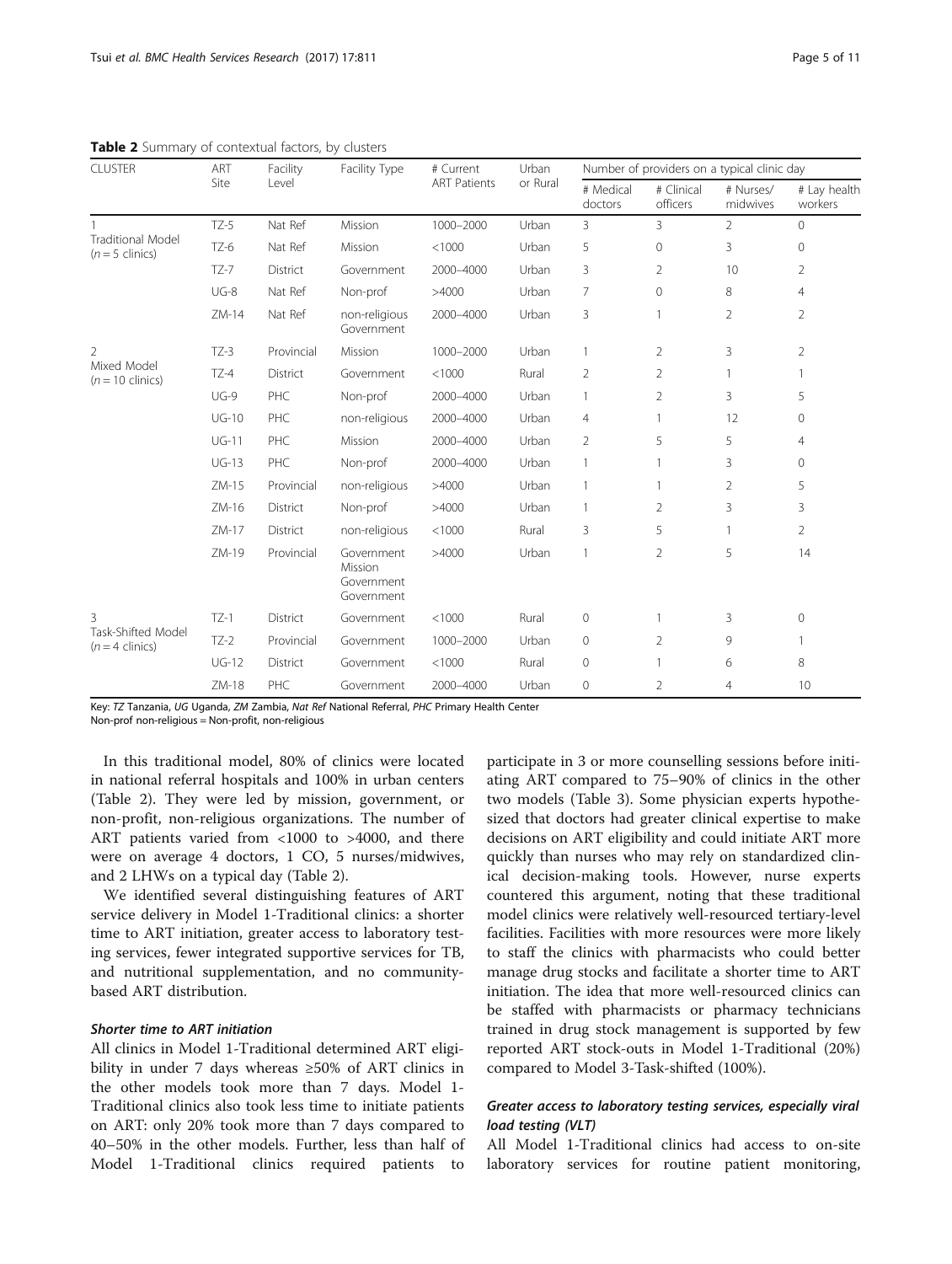# <span id="page-5-0"></span>Table 3 Summary of HIV care and treatment programmatic factors, by clusters

| PROGRAMMATIC FACTORS                                                      | <b>CLUSTER 1</b><br>Traditional Model<br>$(n = 5 \text{ clinics})$ | CLUSTER 2<br>Mixed Model<br>$(n = 10 \text{ clinics})$ | <b>CLUSTER 3</b><br>Task-Shifted Model<br>$(n = 4$ clinics) |
|---------------------------------------------------------------------------|--------------------------------------------------------------------|--------------------------------------------------------|-------------------------------------------------------------|
| Clinic days Per Week (average clinic day is 7 h)                          |                                                                    |                                                        |                                                             |
| Average number of clinic days at the main ART site (min, max)             | 4.6(3,6)                                                           | 4.4(2,6)                                               | 4.8 (4,5)                                                   |
| Average number of clinic days at outreach sites (min, max)                | 3.0(0,5)                                                           | 1.3(0,5)                                               | 0.5(0,2)                                                    |
| Total average number of clinic days (min, max)                            | 7.6(3,11)                                                          | 5.7(4,10)                                              | 5.3(5,6)                                                    |
| Time to ART initiation                                                    |                                                                    |                                                        |                                                             |
| > 7 days to determine eligibility                                         | $0/5(0\%)$                                                         | 6/10(60%)                                              | 2/4 (50%)                                                   |
| > 7 days to initiate AT if found eligible                                 | 1/5 (20%)                                                          | 4/10 (40%)                                             | 2/4 (50%)                                                   |
| Site requires at least 3 counselling sessions before ART initiation       | 2/5 (40%)                                                          | 9/10 (90%)                                             | 3/4 (75%)                                                   |
| One or more stock out of ART in the past 6 months                         | 1/5 (20%)                                                          | $0/10(0\%)$                                            | 4/4 (100%)                                                  |
| Time to Less Frequent ARV Drug Refill (every 2 months instead of monthly) |                                                                    |                                                        |                                                             |
| In the first month on ART                                                 | $0/5(0\%)$                                                         | $0/10(0\%)$                                            | $0/4(0\%)$                                                  |
| Between two and six months on ART                                         | $0/5(0\%)$                                                         | 2/10 (20%)                                             | $0/4(0\%)$                                                  |
| After six months on ART                                                   | 1/5 (20%)                                                          | 8/10 (80%)                                             | 1/4 (25%)                                                   |
| Frequency of laboratory testing after 6 months on ART                     |                                                                    |                                                        |                                                             |
| CD4 cell count                                                            |                                                                    |                                                        |                                                             |
| Every 3 months                                                            | 1/5 (20%)                                                          | 2/10 (20%)                                             | $0/4(0\%)$                                                  |
| Every 6 months                                                            | 4/5 (80%)                                                          | 8/10 (80%)                                             | 4/4 (100%)                                                  |
| Viral load testing                                                        |                                                                    |                                                        |                                                             |
| Never                                                                     | 2/5 (40%)                                                          | 6/10(60%)                                              | 3/4 (75%)                                                   |
| As needed                                                                 | 3/5 (60%)                                                          | 4/10 (40%)                                             | 1/4 (25%)                                                   |
| Adherence support through the HIV care and treatment clinic               |                                                                    |                                                        |                                                             |
| Require treatment supporter after ART initiation                          | 5/5 (100%)                                                         | 8/10 (80%)                                             | 3/4 (75%)                                                   |
| Pill count during 1st six months on ART                                   | $0/5(0\%)$                                                         | 5/10 (50%)                                             | 3/4 (75%)                                                   |
| Pill count after 1st six months on ART                                    | $0/5(0\%)$                                                         | 5/10 (50%)                                             | 2/4 (50%)                                                   |
| Pill count after patient misses ARV drug refill appointment               | 4/5 (80%)                                                          | 7/10 (70%)                                             | 3/4 (75%)                                                   |
| People Living with HIV support group                                      | 5/5 (100%)                                                         | 8/10 (80%)                                             | 4/4 (100%)                                                  |
| Adherence support worker                                                  | 4/5 (80%)                                                          | 8/10 (80%)                                             | 3/4 (75%)                                                   |
| Home-based care worker                                                    | 3/5 (60%)                                                          | 5/10 (50%)                                             | 2/4 (50%)                                                   |
| Community-based services linked to the HIV care and treatment clinic      |                                                                    |                                                        |                                                             |
| ARV drug distribution by providers or lay volunteers                      | $0/5(0\%)$                                                         | 3/10 (30%)                                             | 1/4 (25%)                                                   |
| Adherence support                                                         | 5/5 (100%)                                                         | 8/10 (80%)                                             | 4/4 (100%)                                                  |
| Emotional or social support                                               | 4/5 (80%)                                                          | 8/10 (80%)                                             | 3/4 (75%)                                                   |
| Follow-up of missed appointments                                          | 4/5 (80%)                                                          | 7/10 (70%)                                             | 3/4 (75%)                                                   |
| Nutritional supplementation                                               | 3/5 (60%)                                                          | 5/10 (50%)                                             | 3/4 (75%)                                                   |
| Home based care                                                           | 4/5 (80%)                                                          | 7/10 (70%)                                             | 4/4 (100%)                                                  |
| Referral for medical care                                                 | 4/5 (80%)                                                          | 7/10 (70%)                                             | 4/4 (100%)                                                  |
| Follow-up of missed clinic or pharmacy appointment                        |                                                                    |                                                        |                                                             |
| Telephone contact                                                         | 4/5 (80%)                                                          | 9/10 (90%)                                             | 4/4 (100%)                                                  |
| House visit by adherence support worker                                   | 3/5 (60%)                                                          | 8/10 (80%)                                             | 3/4 (75%)                                                   |
| House visit by healthcare worker                                          | 1/5 (20%)                                                          | 5/10 (50%)                                             | 1/4 (25%)                                                   |
| House visit by home-based care worker                                     | 3/5(60%)                                                           | 7/10 (70%)                                             | 3/4 (75%)                                                   |
| Tracing of patients loss to follow-up                                     |                                                                    |                                                        |                                                             |
| Telephone contact                                                         | 4/5 (80%)                                                          | 9/10 (90%)                                             | 4/4 (100%)                                                  |
| House visit by adherence support worker                                   | 4/5 (80%)                                                          | 8/10 (80%)                                             | 2/4 (50%)                                                   |
| House visit by healthcare worker                                          | 3/5 (60%)                                                          | 5/10 (50%)                                             | 1/4 (25%)                                                   |
| House visit by home-based care worker                                     | 3/5(60%)                                                           | 7/10 (70%)                                             | 1/4 (25%)                                                   |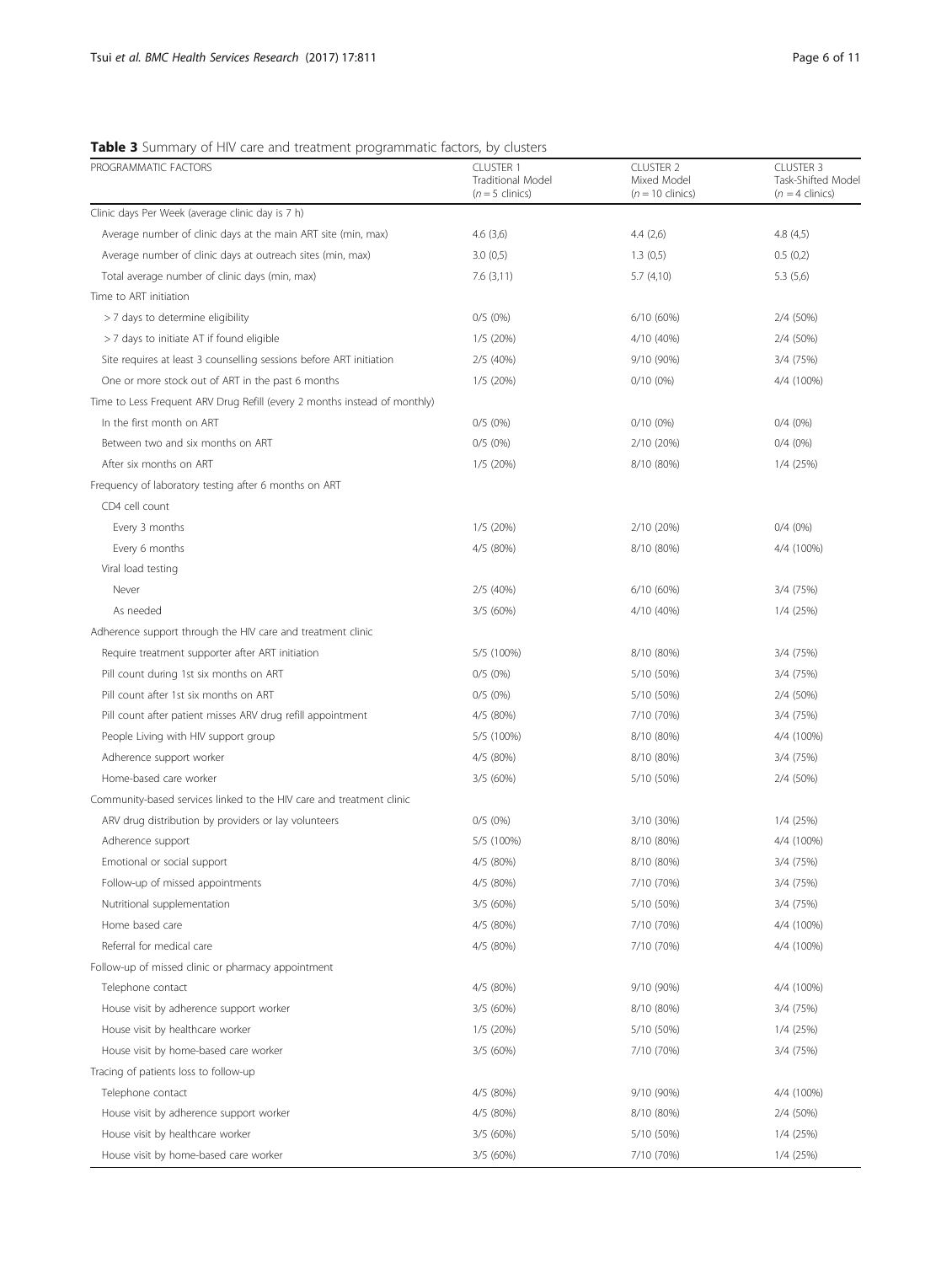including CD4 cell count, liver function, renal function, white blood cell count and differential, and hemoglobin/ hematocrit tests (Table [3](#page-5-0)). A greater percentage of Model 1-Traditional clinics reported access to VLT for suspected treatment failure compared to the other two models (60% vs. 25–40%; Table [3](#page-5-0)). Experts suggested that clinics with doctors and COs providing major clinical care were more likely to provide VLT as most were tertiary level facilities with laboratory access and physician capacity to interpret test results.

# Lower proportion of supportive services for TB, nutrition, and community-based ART distribution

Only 60% of Model 1-Traditional clinics offered TB testing and treatment in the ART clinics, compared to the other two models where 90–100% offered TB testing and 75–90% offered TB treatment (Table [3\)](#page-5-0). Less than half (40%) of Model 1-Traditional clinics provided community-based nutritional supplementation compared to 50–75% in the other two models. While community-based ART distribution was rare across all three models, none of the Model 1-Traditional clinics used this approach (0% vs. 25–30%).

# Model 2-mixed model: Task-sharing of major clinical responsibilities between doctors, clinical officers, and nurses  $(n = 10)$

The healthcare staffing pattern in Model 2-Mixed was characterized by doctors and COs sharing nearly equal responsibilities and nurses playing a large clinical role. Doctors and COs had almost the same level of responsibilities for ART prescription (100% doctors vs. 90% COs), ART monitoring and management (100%) and clinical services (100%); they varied in provision of ART adherence counselling (40% doctors vs. 70% COs, Table [1\)](#page-3-0). Nurses had a large clinical role in ART prescription (40%), ART dispensing (40%), provision of clinical services (70%) and referral services (70%). Like Model 1- Traditional, Model 2-Mixed nurses were largely responsible for adherence counselling (80%, Table [1\)](#page-3-0). In contrast to Model 1-Traditional, Model 2-Mixed clinics relied on pharmacy technicians instead of pharmacists to dispense ART. Nearly half of the clinics in the Model 2-Mixed used LHWs to register patients and trace those lost to follow-up (LTFU).

Model 2-Mixed clinics represented the largest programmes with >4000 patients on ART per clinic. They were found in provincial/district level facilities or PHCs located in urban areas. Clinics were managed by missions, governments, and non-profit non-religious organizations. There were 2 doctors, 2 COs, 8 nurses/ midwives, and 4 LHWs on an average day (Table [2](#page-4-0)).

The most distinguishing feature of ART service delivery in Model 2-Mixed was strategies for managing high patient volume, including task-shifting patient registration and tracing to LHWs and extending ART refill times or community-based ART distribution.

#### Task-shifting patient registration and tracing to LHWs

In contrast to Models 1-Traditional and 3-Task-shifted where LHWs primarily provided adherence support, Model 2-Mixed had the greatest proportion of sites where LHWs held additional responsibilities in both patient registration and tracing missed appointments (40% vs. 0%–25% for both).

# Extending length of ART refill or community-based ART distribution to reduce client flow

Model 2-Mixed Clinics were more likely to reduce client flow by providing a longer ART supply (80% provided two-month drug supplies compared to 60% in Model 1- Traditional and 25% in Model 3-Task-Shifted; Table [3](#page-5-0)). Also, a larger proportion of Model 2-Mixed clinics distributed ART in the community (30% vs. 0–25%).

# Model 3-task-shifted model: Task-shifting of major clinical responsibilities from doctors to clinical officers and nurses  $(n = 4)$

The healthcare staffing pattern of Model 3-Task-Shifted was characterized by task-shifting of clinical responsibilities from doctors to COs and nurses. There were no doctors in these clinics. COs were responsible for all clinical tasks, including ART prescription (100%), ART monitoring and management (100%), clinical services (100%), and referral services (100%). Substantial tasksharing between COs and nurses occurred: nurses in three-quarters of Model 3-Task-Shifted clinics prescribed ART, provided referral services, and dispensed ART; and nurses in half of the clinics provided clinical services as well. The only clinical tasks not shared among COs and nurses were management of drug resistant infection and monitoring of viral load results (100% CO vs. 0% nurses, Table [1](#page-3-0)). Similar to Model 1-Traditional and in contrast to Model 2-Mixed, COs did not provide ART adherence counselling; nurses and counsellors provided all adherence counselling services. LHWs also conducted adherence support in clinics (75%) and communities (75%).

Model 3-Task-Shifted included clinics based at district or provincial levels and in PHC. All were government facilities. Clinic sizes ranged from <1000 to 4000 ART patients. Half were based in rural locations. On a typical day, clinics had on average 2 COs, 6 nurses/midwives, and 5 LHWs.

The distinguishing aspects of ART service delivery in Model 3-Task-Shifted included: fewer clinics with structural support for patient retention and fewer on-site HIV laboratory services. However, these clinics had the greatest proportion of community-based services.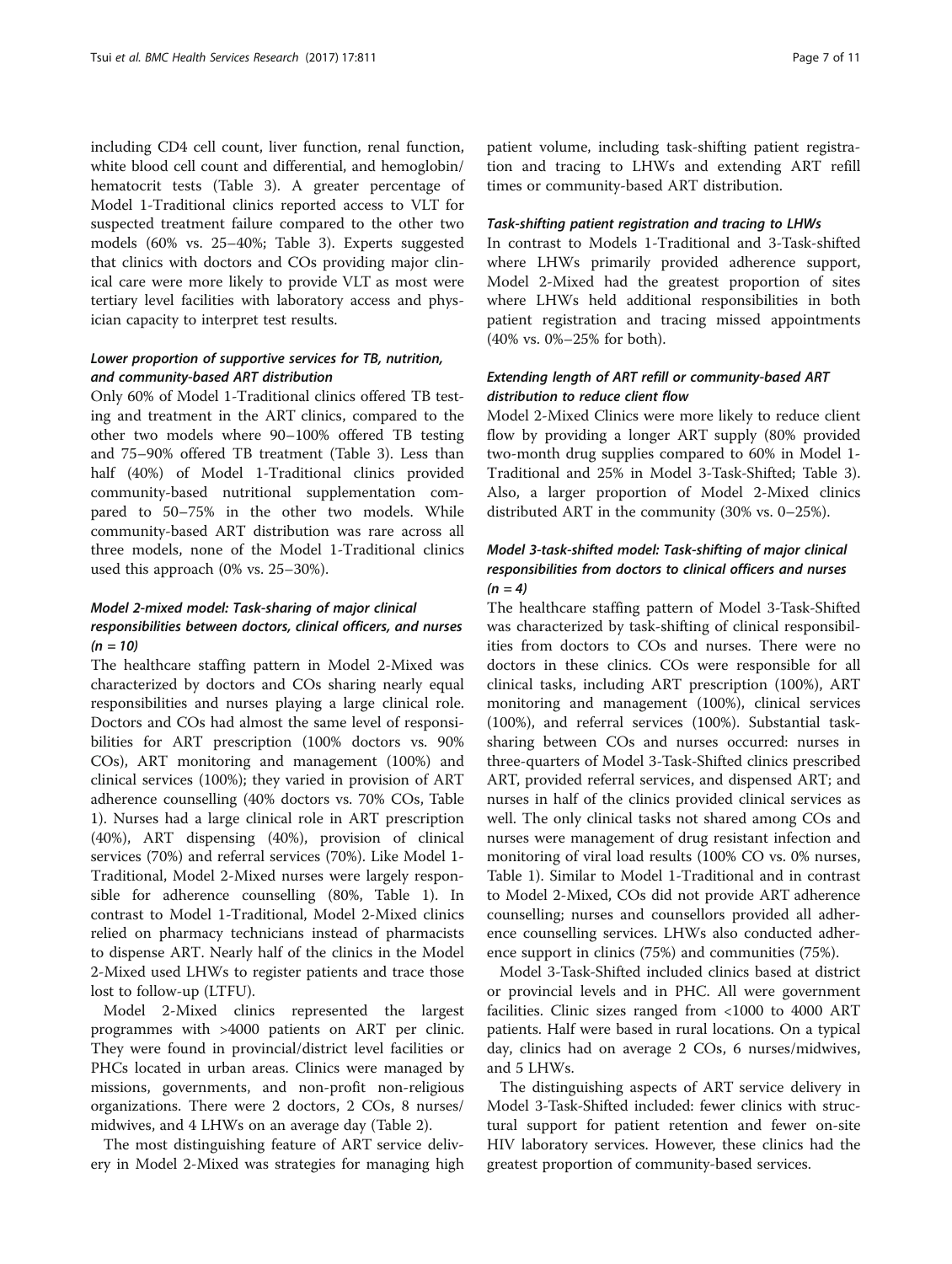# Reduced structural support for retention

Seventy-five percent of Model 3-Task-Shifted clinics had an appointment system in contrast to 100% in the other two models (Table [3\)](#page-5-0). None were able to provide a pharmacy report to identify patients who missed ART drug refill compared to 70–80% in the other models. This model also had the smallest proportion of sites that conducted house visits to trace patients LTFU (Table [3](#page-5-0)). Experts hypothesized that given that the Model 3-Task Shifted clinics were all government supported they had less access to financial resources and technical support for pharmacy electronic medical records than clinics run by faith-based or other non-profit organizations.

#### Greater linkage to community-based services

Model 3-Task-Shifted clinics had the greatest proportion of sites providing linkages to community-based services, such as ART dispensing (75% vs. 0–60%), nutritional supplementation (75% vs. 40–50%), and home visits to patients who missed clinic appointments (75% vs. 60–70%). Correspondingly, this model had more LHWs. According to experts, these clinics may have relied more heavily on communitybased services provided by LHWs because of limited resources, and to reduce clinic congestion.

## **Discussion**

This is the first study to identify models of ART service delivery by examining healthcare staffing patterns across clinics in multiple SSA countries. Three models were identified, distinguished primarily by the availability of doctors, nurses' scope of clinical responsibility and the use of LHWs. The models reflected historical scale-up of ART services in SSA where ART was initially available only at tertiary-level hospitals in urban centers (Model 1-Traditional) and was later decentralized to peripheral health facilities in peri-urban towns and rural villages, such as district-level hospitals and PHCs (models 2- Mixed and 3-Task-Shifted). In Model 1-Traditional, doctors and COs took the lead on initiating and clinically managing ART patients, and nurses had limited clinical responsibilities. None of the nurses in Model 1- Traditional prescribed ART; instead, nurses were mainly responsible for patient registration and adherence counselling. This model most closely resembled the earliest approaches to HIV service delivery prior to decentralization [[10](#page-9-0), [38](#page-10-0)–[40](#page-10-0)]. Model 1-Traditional clinics received substantial financial, technical, and infrastructural support from external donors. Many of these clinics are now considered clinical centers of excellence where patients can access advanced treatment and laboratory services need to manage third line regimens and resistance testing.

In Model 2-Mixed, fewer doctors were available and nurses had more clinical responsibilities, such as

prescribing ART for treatment naïve patients and clinical monitoring of stable patients [\[31\]](#page-10-0). Model 2-Mixed also had more trained LHWs performing tasks such as patient registration, medical chart filing, adherence counseling and tracing of patients LTFU. These clinics match closely to the descriptions of other international non-government organization-supported ART programmes from Ethiopia [[2\]](#page-9-0), Malawi [[4,](#page-9-0) [41\]](#page-10-0), Mozambique [[40\]](#page-10-0), Lesotho [\[29, 42](#page-10-0)], and Uganda [[6\]](#page-9-0), where financial resources may allow the hiring of doctors. By tasksharing clinical management of stable patients to nurses and COs, doctors are freed to care for very sick or complex patients who require advanced medical knowledge and skills [[2](#page-9-0)–[4,](#page-9-0) [28, 29, 42](#page-10-0)–[44](#page-10-0)].

Model 3-Task-Shifted did not typically have doctors present. Both COs and nurses were responsible for initiating and prescribing ART. In addition to their extensive clinical responsibilities, nurses in Model 3-Task-Shifted also performed administrative and patient support work. Nurse-initiated and/or nurse-managed ART programmes have been previously described in South Africa [[3, 9](#page-9-0), [28, 38, 43](#page-10-0), [45](#page-10-0)–[47](#page-10-0)], Rwanda [[14](#page-9-0)], Lesotho [\[29\]](#page-10-0), and Malawi [[41, 48\]](#page-10-0). We believe our study's Model 3-Task-Shifted clinics most closely resembled the Lesotho, Malawi, and Rwanda examples [\[14,](#page-9-0) [29, 48](#page-10-0)], and could be distinguished from the early demonstration projects of nurse-managed ART in South Africa where nurses ran "down-referral" or "step-down" ART programmes to care for clinically stable patients in the community [\[9](#page-9-0), [28, 38](#page-10-0), [45](#page-10-0)–[47](#page-10-0)]. In contrast, Model 3-Task-Shifted catered to all patients, including stable patients and those with more complex health needs, such as severe side effects, rare opportunistic infections, and treatment failure. However, there may be fewer distinctions between Model 3-Task-Shifted in our study and the current implementation of nurse-initiated and nurse-managed ART in South Africa because down-referral of clinically stable patients is no longer typical – nurses initiate and manage all kinds of patients as the Government has recognized the critical role of nurses in achieving the 90–90-90 goals [\[49](#page-10-0)].

Our findings also concurred with observations that decentralized ART programmes, such as those in Model 2-Mixed and Model 3-Task-Shifted, required fewer clinic visits from patients [\[46\]](#page-10-0). For example, Model 2-Mixed and Model 3-Task-Shifted clinics provided on average 2 months of ART to stable patients to allow more time between drug refills compared to Model 1-Traditional clinics, which offered 1 month of ART only to stable patients [\[28, 30, 46\]](#page-10-0). Our study also found that decentralized ART programmes, such as Model 2-Mixed and Model 3-Task-Shifted clinics, were more likely than nondecentralized programmes to conduct clinic-based pill counts as part of their adherence strategies. This finding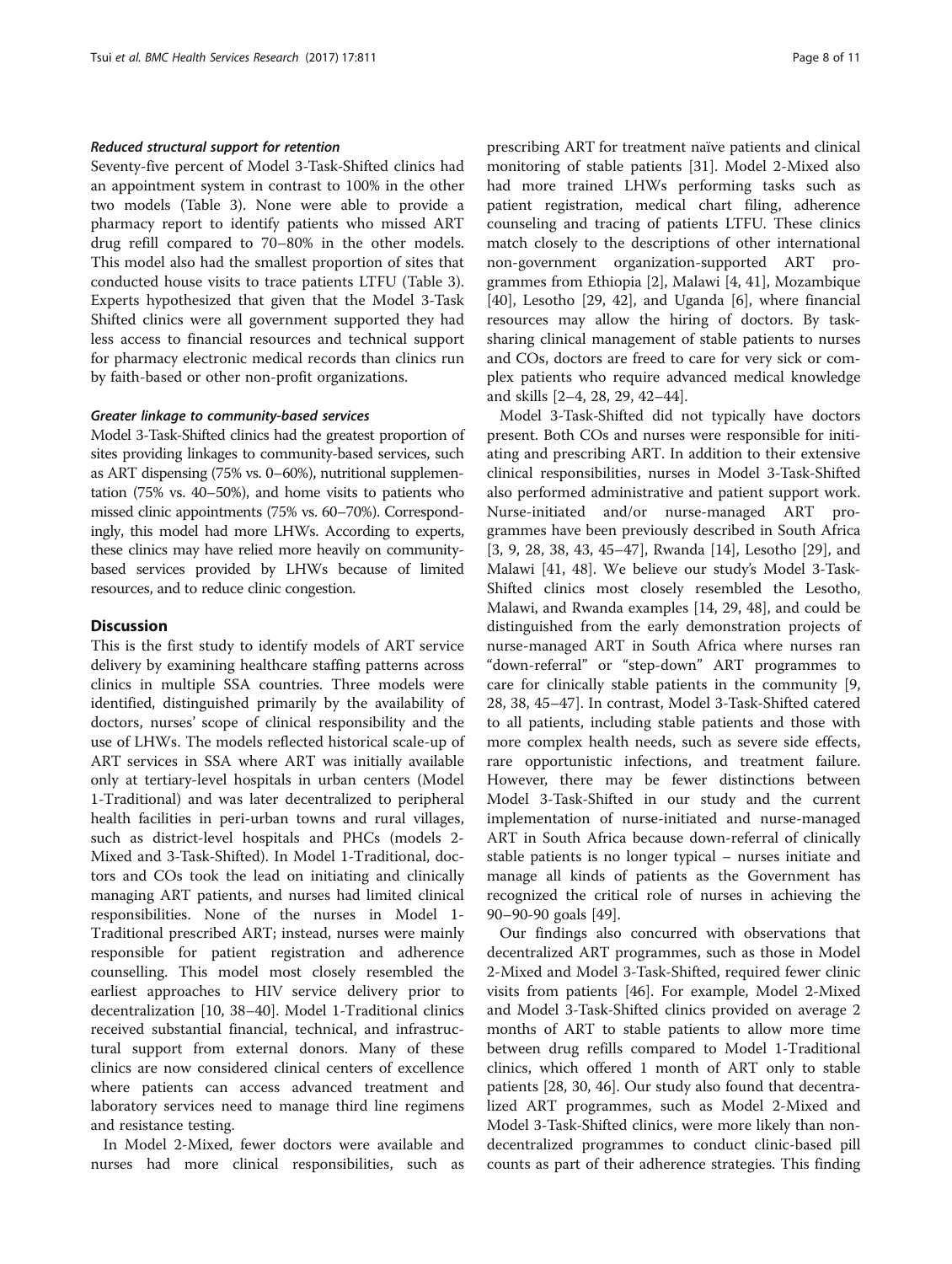<span id="page-8-0"></span>contrasts with the discussion from Grimsrud et al., where patients in a decentralized ART programme were hypothesized to have fewer opportunities for individual adherence counselling and support because down referral sites had less frequent clinic visits [\[46](#page-10-0)]. Our findings may differ because Grimsrud et al. described a programme for clinically stable patients who, in part, qualified for the programme by previously demonstrating good adherence.

#### Implications

Our findings identified three models of HIV service delivery for potential application to other high HIV prevalence settings in SSA. Classifying ART models enables further study on their context, frequency of use, costs, and outcomes. For example, future research could assess how a task-shifted model compares to a mixed model in costs and proportion of patients achieving virologic suppression. Resulting data could inform decisions by programme planners, policy-makers, and funders on models for scaleup within resource-constrained settings.

Our study also suggested that different patterns of healthcare staffing were associated with different environmental factors and programme characteristics. For example, integrated TB treatment varied across the three service delivery models. This issue is important given high rates of TB/HIV coinfection across SSA and highlights how service provision is shaped by health facility levels, rural/urban settings, available health cadres, patient populations, and donor funding. A comprehensive and nuanced understanding of models of HIV care and treatment is especially important following WHO's test and treat recommendation and donor fatigue after the global economic crisis. Test and treat adoption will likely impact client volumes and client composition, as healthier patients access ART. Understanding the pros and cons of different models of care can help programmes determine the best staffing patterns to adapt to increasing client loads immediate ART initiation, and the selection of different adherence strategies most effective for their facility's patients. Concurrently, national programmes will need to identify differentiated models of care for people to meet the needs of long-term ART patients requiring more complicated treatment management, such as third line regimens and treatment for severe comorbidities (e.g., hepatitis, cancer.).

#### Strengths and limitations

Our sample included 19 ART clinics in three countries – a considerably larger and more diverse sample size than past research, which has generally described taskshifting/task-sharing practices of a few clinics in one country [[3](#page-9-0), [6, 17, 18,](#page-9-0) [20, 28](#page-10-0), [30](#page-10-0), [40](#page-10-0)]. While this evaluation offered more information than previously available,

sites were not randomly selected so data may not be generalizable to ART clinics in these countries, or SSA.

Our survey also assessed a wider range of ART service delivery components. While past research mainly described task-shifting/task-sharing in terms of who prescribed ART or provided clinical monitoring, ours accounted for other major tasks within the ART clinic (e.g. patient registration, adherence counselling, patient tracing) and the health cadres providing these tasks. While we examined the presence or absence of a wide range of services at ART clinics, a limitation is that we were unable to consider other important details, such as intensity and coverage of services per patient, or service quality.

Finally, the combination of a cluster analysis with a Delphi survey was stronger than either method alone in identifying meaningful models of ART service delivery. The Delphi survey ensured the three clusters were more than a statistical artefact and held practical meaning and had content validity.

#### Conclusion

Findings highlighted the complexity of factors that need to be considered to understand effective ART programmes. These models of task-shifting/task-sharing can provide a basis for additional implementation science research, including costing analysis and comparative effectiveness across models of care, to inform the scalability and sustainability of HIV care and treatment in RLS.

### Additional file

[Additional file 1:](dx.doi.org/10.1186/s12913-017-2772-4) "ART Task-Shifting Survey.pdf" is the file of the structured survey used to collect task-shifting and task-sharing practices of ART services. This survey was embedded in the larger healthcare manager survey and assessed staffing practices of major ART tasks, including registration, triage, ART initial prescription, ART monitoring and management, clinical services, referral services, ART dispensing at the HIV clinic, ART drug adherence counselling, phlebotomy, follow-up on missed appointments and defaulters, medical records management, and other services. (PDF 78 kb)

#### Abbreviations

ART: Antiretroviral Therapy; CO: Clinical Officer; HIV: Human Immunodeficiency Virus; IRB: Institutional Review Board; LHW: Lay Health Worker; LTFU: Lost to Follow Up; MOH: Ministry of Health; PHC: Primary Health Center; RLS: Resource Limited Settings; SSA: Sub-Saharan Africa; TB: Tuberculosis; VLT: Viral Load Testing; WHO: World Health Organization

#### Acknowledgements

The authors gratefully acknowledge the invaluable contributions of the people living with HIV who participated in the study, the staff of the health facilities where the research was conducted, and the HIV/AIDS experts who participated in the Delphi Survey. The authors also gratefully acknowledge the technical guidance and useful comments on the cluster analysis from Dr. Larry H. Moulton, Professor at the Department of International Health and Department of Biostatistics at the Johns Hopkins Bloomberg School of Public Health, Baltimore, Maryland.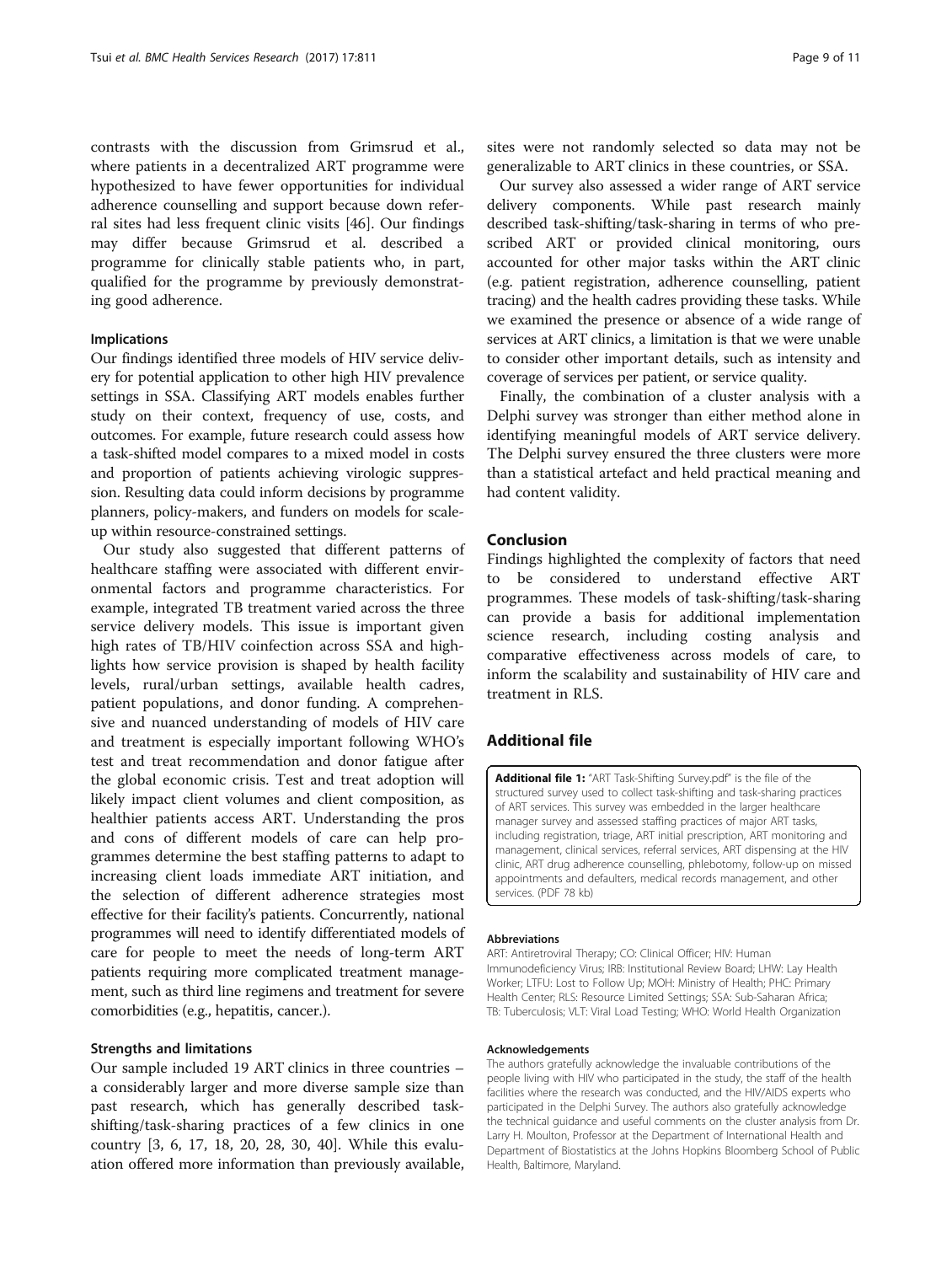#### <span id="page-9-0"></span>Funding

This research has been funded in part and facilitated by the infrastructure and resources provided by the President's Emergency Plan for AIDS Relief (PEPFAR) through the Centers for Disease Control and Prevention (CDC) and the Health Resources & Services Administration (HRSA) under the terms of the contract number 2006-N-08428 with FHI 360, the National Institute of Health National Research Service Award (NRSA) under the terms of the fellowship number F31MH095665, the U.S. Department of Education Fulbright-Hays Doctoral Dissertation Research Abroad Award under the fellowship number P022A150076, and the Johns Hopkins University Center for AIDS Research (JHU CFAR), an NIH funded program (P30AI094189), which is supported by the following NIH Co-Funding and Participating Institutes and Centers: NIAID, NCI, NICHD, NHLBI, NIDA, NIMH, NIA, FIC, NIGMS, NIDDK, and OAR. Specifically, CDC/HRSA funded the study design and quantitative data collection, and the NRSA and Fulbright-Hays award supported the qualitative data collection, analysis, interpretation, and writing of the manuscript. JHU CFAR also supported technical advice from a biostatistician on how to perform a cluster analysis. The content is solely the responsibility of the authors and does not necessarily represent the official views of CDC, HRSA, NIH, or any other federal agency or office.

#### Availability of data and materials

The datasets analyzed during the current study are available from the corresponding author on reasonable request.

#### Authors' contributions

ST and JD conceptualized the study. ST analyzed the data. ST, JD, CE, LC, OK, KT, EVP, JF, NF, LS, and FWM interpreted the data. ST, CK, JD were a major contributor in writing the manuscript. All authors read and approved the final manuscript.

#### Ethics approval and consent to participate

All ART managers provided written informed consent prior to data collection, which was approved by seven Institutional Review Boards (IRB), including the US Centers for Disease Control and Prevention (CDC)'s Human Research Protection Office, FHI 360's Protection of Human Subjects Committee, Institute of Tropical Medicine Antwerp's Universitair Ziekenhuis Antwerpen Ethics Committee, Tanzania's Muhimbili University of Health and Allied Sciences Ethics Committee, Uganda's National HIV/AIDS Research Committee, and Zambia's Tropical Diseases Research Center Ethics Review Committee. The Massachusetts General Hospital's Partners Human Research Committee ceded review to FHI 360. For the Delphi survey, the Johns Hopkins Bloomberg School of Public Health IRB determined that the survey did not require IRB oversight (DHHS regulations 45 CFR 46.102).

#### Consent for publication

Not applicable.

#### Competing interests

The authors declare that they have no competing interests.

#### Publisher's Note

Springer Nature remains neutral with regard to jurisdictional claims in published maps and institutional affiliations.

#### Author details

<sup>1</sup>Department of International Health, Johns Hopkins Bloomberg School of Public Health, 615 N. Wolfe Street, Baltimore, MD, USA. <sup>2</sup>Department of Medicine – Infectious Diseases, Johns Hopkins University School of Medicine, 733 N. Broadway, Baltimore, MD, USA. <sup>3</sup>Clinical Sciences Department, Institute of Tropical Medicine, Nationalestraat 155, 2000 Antwerp, Belgium. 4 Department of Clinical Research, London School of Hygiene and Tropical Medicine, Keppel St, London, UK. <sup>5</sup>School of Public Health, University of Ghana College of Health Sciences, Legon Boundary, Accra, Ghana. <sup>6</sup>Technical Support Division, Global Health Population and Nutrition, FHI 360, Karibu St., Haile Selassie Rd., Oysterbay, Dar es Salaam, Tanzania. <sup>7</sup>Department of Community – Public Health, Johns Hopkins University School of Nursing, 525 N. Wolfe St, Baltimore, MD, USA. <sup>8</sup>University of KwaZulu Natal, King George V<br>Ave, Durban 4041, South Africa. <sup>9</sup>Association of Nurses in AIDS Care, 3538<br>Ridgewood Rd, Akron, OH, USA. <sup>10</sup>Dept HIV, World Health Organizati Appia 20, 1211, 27 Genève, Switzerland. <sup>11</sup>FHI 360 (retired), 1825 Connecticut Ave NW, Washington, DC, USA. <sup>12</sup>Department of Epidemiology and Biostatistics, Makerere University School of Public Health, New Mulago Hill Rd, Kampala, Uganda.

# Received: 4 April 2017 Accepted: 28 November 2017

#### References

- 1. WHO. The world health report 2006 working together for health in WHO. Geneva: World Health Organization; 2006.
- Assefa Y, Kiflie A, Tekle B, Mariam DH, Laga M, Van Damme W. Effectiveness and acceptability of delivery of antiretroviral treatment in health centres by health officers and nurses in Ethiopia. J Health Serv Res Policy. 2012;17:24–9.
- 3. Bedelu M, Ford N, Hilderbrand K, Reuter H. Implementing antiretroviral therapy in rural communities: the Lusikisiki model of decentralized HIV/AIDS care. J Infect Dis. 2007;196(Suppl 3):S464–8.
- 4. Bemelmans M, van den Akker T, Ford N, Philips M, Zachariah R, Harries A, Schouten E, Hermann K, Mwagomba B, Massaquoi M. Providing universal access to antiretroviral therapy in Thyolo, Malawi through task shifting and decentralization of HIV/AIDS care. Tropical Med Int Health. 2010;15:1413–20.
- 5. Brentlinger PE, Assan A, Mudender F, Ghee AE, Vallejo Torres J, Martinez Martinez P, Bacon O, Bastos R, Manuel R, Ramirez Li L, et al. Task shifting in Mozambique: cross-sectional evaluation of non-physician clinicians' performance in HIV/AIDS care. Hum Resour Health. 2010;8:23.
- Chang L, Alamo S, Guma S, Christopher J, Suntoke T, Omasete R, Reynolds SJ. Two-year virologic outcomes of an alternative AIDS care model: evaluation of a peer health worker and nurse-staffed community-based porgram in Uganda. J Acquir Immune Defic Syndr. 2009;50:276–82.
- 7. Cohen MS, Smith MK, Muessig KE, Hallett TB, Powers KA, Kashuba AD. Antiretroviral treatment of HIV-1 prevents transmission of HIV-1: where do we go from here? Lancet. 2013;382:1515–24.
- 8. Dohrn J, Nzama B, Murrman M. The impact of HIV scale-up on the role of nurses in South Africa: time for a new approach. J Acquir Immune Defic Syndr. 2009;52(Suppl 1):S27–9.
- 9. Fairall L, Bachmann MO, Lombard C, Timmerman V, Uebel K, Zwarenstein M, Boulle A, Georgeu D, Colvin CJ, Lewin S, et al. Task shifting of antiretroviral treatment from doctors to primary-care nurses in South Africa (STRETCH): a pragmatic, parallel, cluster-randomised trial. Lancet. 2012;380:889–98.
- 10. Monyatsi G, Mullan PC, Phelps BR, Tolle MA, Machine EM, Genarri FF, Anabwani GM. HIV management by nurse prescribers compared with doctors at a paediatric centre in Gaborone. Botswana S Afr Med J. 2012;102:34.
- 11. Sanne I, Orrell C, Fox MP, Conradie F, Ive P, Zeinecker J, Cornell M, Heiberg C, Ingram C, Panchia R, et al. Nurse versus doctor management of HIVinfected patients receiving antiretroviral therapy (CIPRA-SA): a randomised non-inferiority trial. Lancet. 2010;376:33–40.
- 12. Sherr K, Pfeiffer J, Mussa A, Vio F, Gimbel S, Micek M, Gloyd S. The role of nonphysician clinicians in the rapid expansion of HIV care in Mozambique. J Acquir Immune Defic Syndr. 2009;52(Suppl 1):S20–3.
- 13. Shumbusho F, Van Griensven J, Lowrance D, Turate I, Weaver MA, Price J, Binagwaho A. Task shifting for scale-up of HIV care: evaluation of nursecentered antiretroviral treatment at rural health centres in Rwanda. PLoS Med. 2009;6:e1000163.
- 14. Vasan A, Mugisha N, Seung KJ, Achieng M, Banura P, Lule F, Madraa E. Agreement between physicians and non-physician clinicians in starting antiretroviral therapy in rural Uganda. Hum Resour Health. 2009;7:75.
- 15. Chang LW, Kagaayi J, Nakigozi G, Ssempijja V, Packer AH, Serwadda D, Quinn TC, Gray RH, Bollinger RC, Reynolds SJ. Effect of peer health workers on AIDS care in Rakai. Uganda: a cluster-randomized trial PLoS One. 2010;5:e10923.
- 16. Selke HM, Kimaiyo S, Sidle JE, Vedanthan R, Tierney WM, Shen C, Denski CD, Katschke AR, Wools-Kaloustian K. Task-shifting of antiretroviral delivery from health care workers to persons living with HIV/AIDS: clinical outcomes of a community-based program in Kenya. J Acquir Immune Defic Syndr. 2010;55: 483–90.
- 17. Wools-Kaloustian KK, Sidle JE, Selke HM, Vedanthan R, Kemboi EK, Boit LJ, Jebet VT, Carroll AE, Tierney WM, Kimaiyo S. A model for extending antiretroviral care beyond the rural health centre. J Int AIDS Soc. 2009;12:22.
- 18. Alamo S, Wabwire-Mangen F, Kenneth E, Sunday P, Laga M, Colebunders RL. Task-shifting to community health workers: evaluation of the